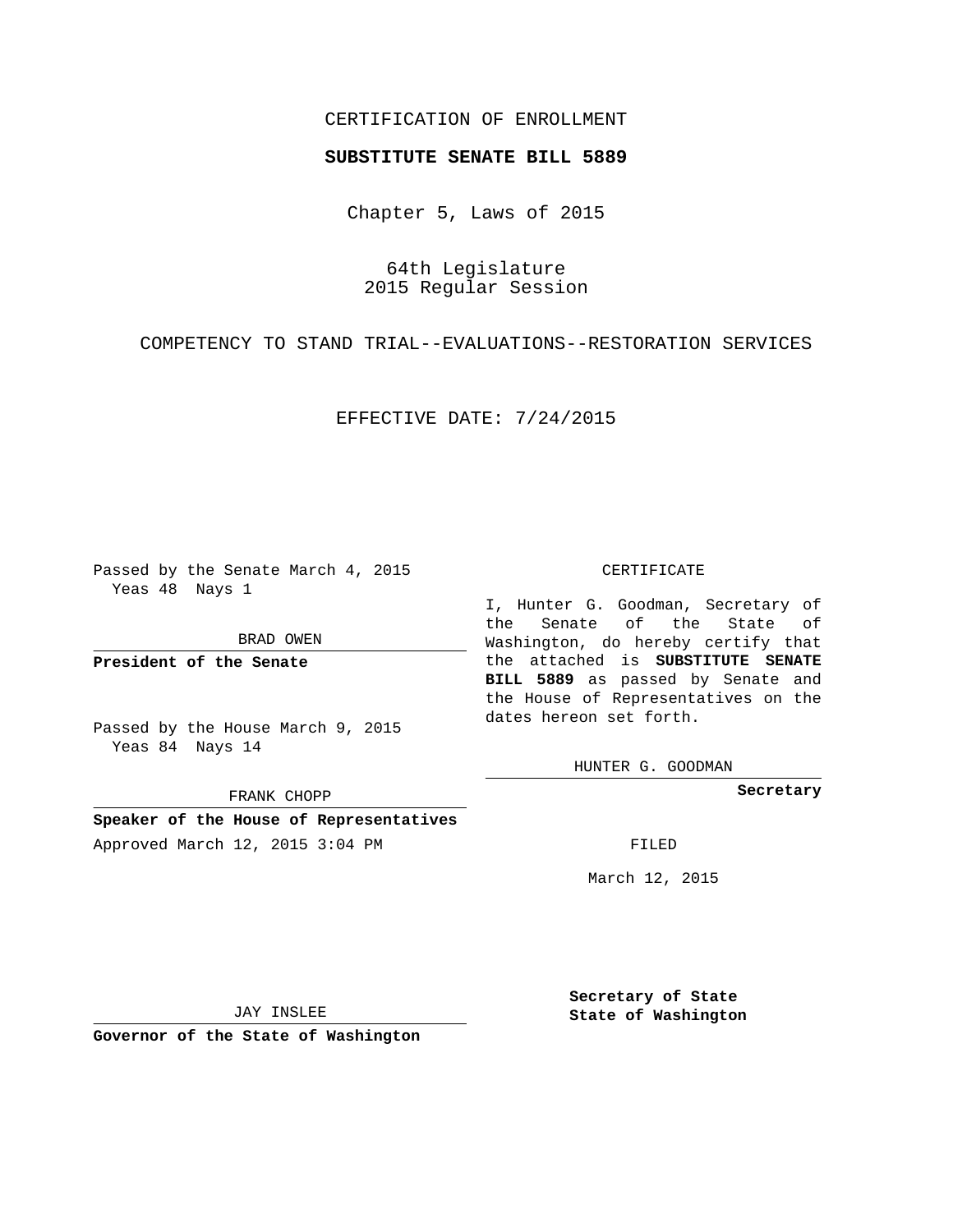## **SUBSTITUTE SENATE BILL 5889**

Passed Legislature - 2015 Regular Session

**State of Washington 64th Legislature 2015 Regular Session**

**By** Senate Human Services, Mental Health & Housing (originally sponsored by Senators O'Ban and Miloscia)

READ FIRST TIME 02/18/15.

1 AN ACT Relating to timeliness of competency evaluation and 2 restoration services; and amending RCW 10.77.068.

3 BE IT ENACTED BY THE LEGISLATURE OF THE STATE OF WASHINGTON:

4 **Sec. 1.** RCW 10.77.068 and 2012 c 256 s 2 are each amended to 5 read as follows:

6 (1)(a) The legislature establishes the following performance 7 targets and maximum time limits for the timeliness of the completion 8 of accurate and reliable evaluations of competency to stand trial and 9 admissions for inpatient restoration services related to competency 10 to proceed or stand trial for adult criminal defendants. The 11 legislature recognizes that these targets may not be achievable in 12 all cases without compromise to the quality of competency evaluation 13 and restoration services, but intends for the department to manage, 14 allocate, and request appropriations for resources in order to meet 15 these targets whenever possible without sacrificing the accuracy and 16 quality of competency evaluations and restorations, and to otherwise 17 make sustainable improvements and track performance related to the 18 timeliness of competency services:

19 (i) For a state hospital to extend an offer of admission to a 20 defendant in pretrial custody for legally authorized ((treatment or)) 21 evaluation services related to competency, or to extend an offer of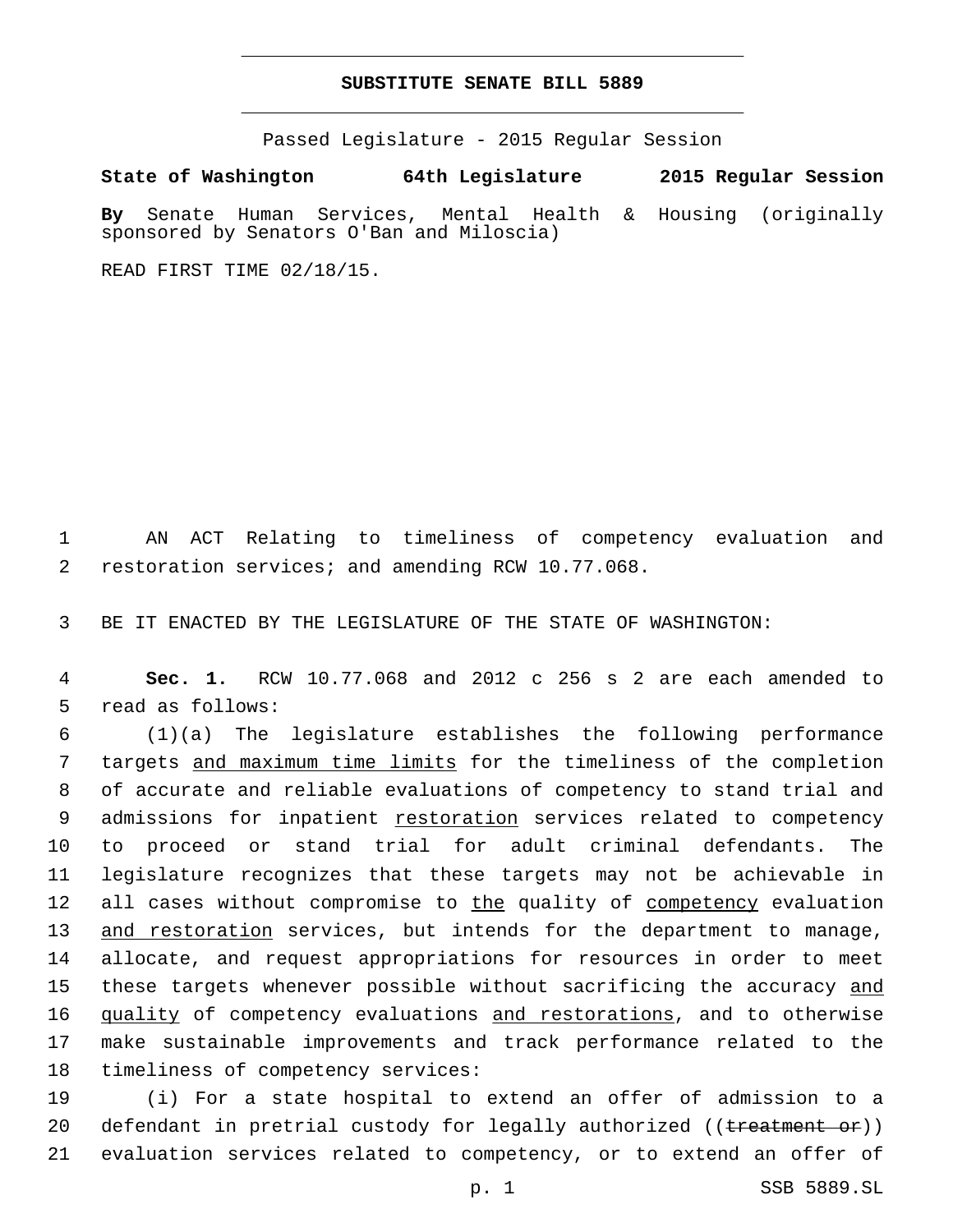admission for legally authorized services following dismissal of 2 charges based on ((incompetent)) incompetence to proceed or stand 3 trial $((\tau))$ :

(A) A performance target of seven days or less; and

(B) A maximum time limit of fourteen days;

 (ii) For a state hospital to extend an offer of admission to a defendant in pretrial custody for legally authorized inpatient restoration treatment related to competency:

(A) A performance target of seven days or less; and

10 (B) A maximum time limit of fourteen days;

 (iii) For completion of a competency evaluation in jail and distribution of the evaluation report for a defendant in pretrial 13 custody( $(\tau)$ ):

14 (A) A performance target of seven days or less; and

 (B) A maximum time limit of fourteen days, plus an additional seven-day extension if needed for clinical reasons to complete the 17 evaluation at the determination of the department;

 (( $(\overrightarrow{\pm i}i)$ ) (iv) For completion of a competency evaluation in the community and distribution of the evaluation report for a defendant who is released from custody and makes a reasonable effort to 21 cooperate with the evaluation, a performance target of twenty-one 22 days or less.

23 (b) The time periods measured in these performance targets and maximum time limits shall run from the date on which the state hospital receives the court referral and charging documents, discovery, police reports, the names and addresses of the attorneys 27 for the defendant and state or county, the name of the judge ordering 28 the evaluation, information about the alleged crime, and criminal 29 history information related to the defendant. The ((targets)) maximum 30 time limits in (a)( $(\frac{1}{1})$  and  $(\frac{1}{1})$ ) of this subsection shall be phased 31 in over a ((six-month)) one-year period ((from May 1, 2012. The target in (a)(iii) of this subsection shall be phased in over a twelve-month period from May 1, 2012.

 (c) The legislature recognizes the following nonexclusive list of circumstances that may place achievement of targets for completion of competency services described in (a) of this subsection out of the department's reach in an individual case without aspersion to the efforts of the department)) beginning July 1, 2015, in a manner that results in measurable incremental progress toward meeting the time limits over the course of the year.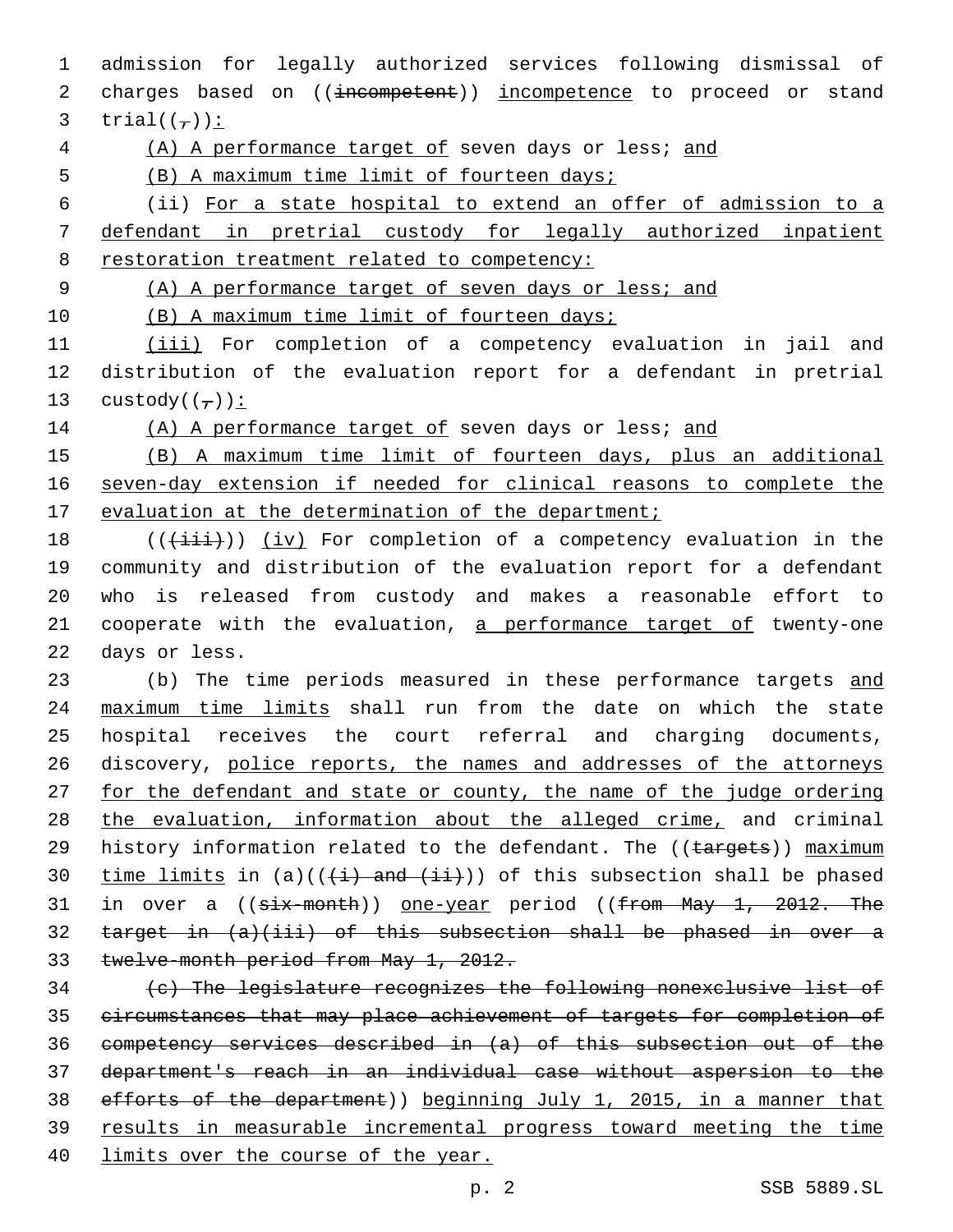(c) It shall be a defense to an allegation that the department has exceeded the maximum time limits for completion of competency services described in (a) of this subsection if the department can demonstrate by a preponderance of the evidence that the reason for exceeding the maximum time limits was outside of the department's control including, but not limited to, the following circumstances:

 (i) Despite a timely request, the department has not received necessary medical clearance information regarding the current medical status of a defendant in pretrial custody for the purposes of 10 admission to a state hospital;

 (ii) The individual circumstances of the defendant make accurate completion of an evaluation of competency to proceed or stand trial 13 dependent upon review of mental health, substance use disorder, or medical history information which is in the custody of a third party and cannot be immediately obtained by the department. Completion of a competency evaluation shall not be postponed for procurement of mental health, substance use disorder, or medical history information which is merely supplementary to the competency determination;

 (iii) Completion of the referral is frustrated by lack of availability or participation by counsel, jail or court personnel, 21 interpreters, or the defendant;

 (iv) The department does not have access to appropriate private space to conduct a competency evaluation for a defendant in pretrial 24 custody;

 (v) The defendant asserts legal rights that result in a delay in 26 the provision of competency services; or

 (( $\overline{+iv}$ )) (vi) An unusual spike in the receipt of evaluation referrals or in the number of defendants requiring restoration services has occurred, causing temporary delays until the unexpected excess demand for competency services can be resolved.

31 (2) The department shall:

 (a) Develop, document, and implement procedures to monitor the clinical status of defendants admitted to a state hospital for competency services that allow the state hospital to accomplish early discharge for defendants for whom clinical objectives have been achieved or may be achieved before expiration of the commitment 37 period;

 (b) Investigate the extent to which patients admitted to a state hospital under this chapter overstay time periods authorized by law